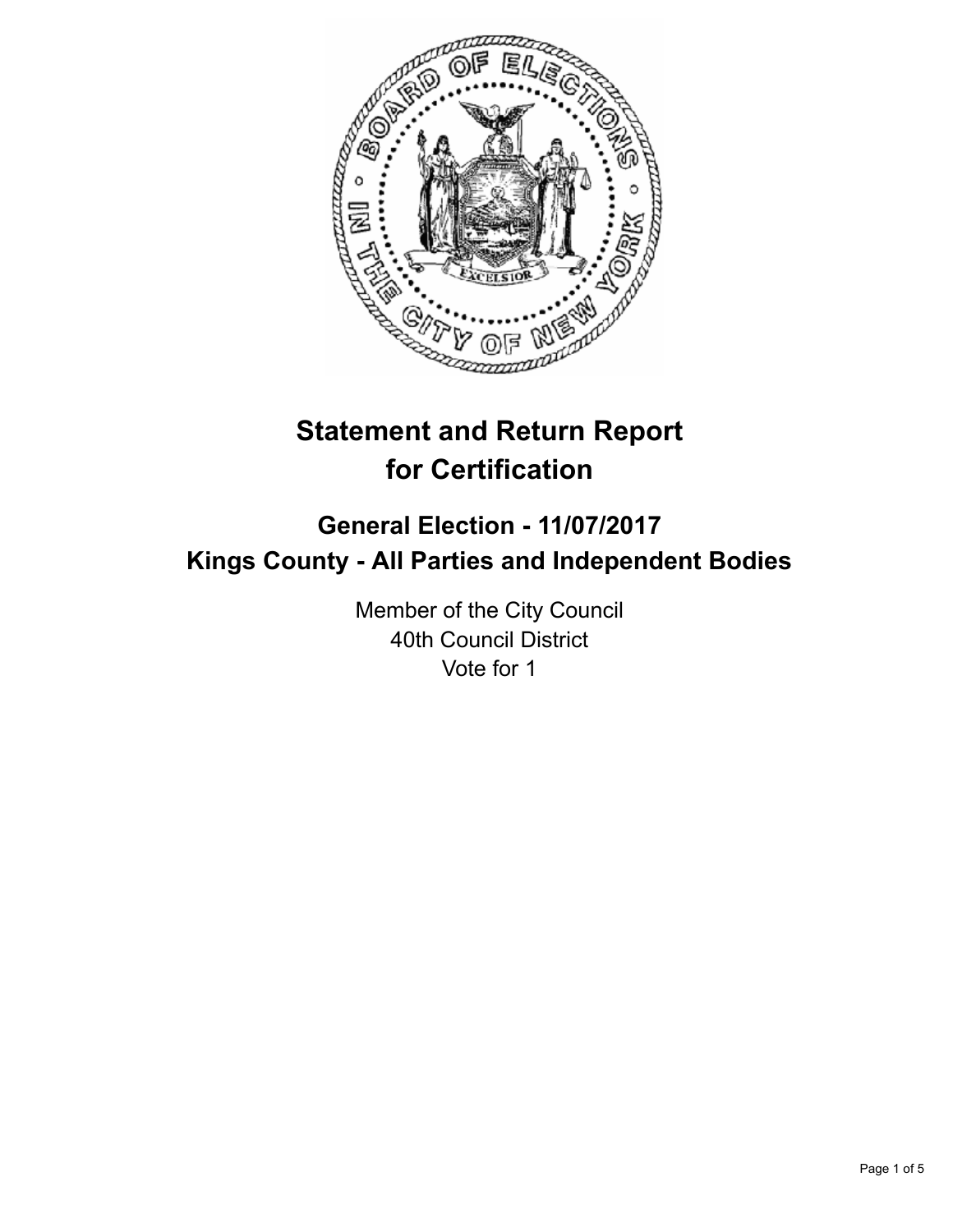

### **Assembly District 42**

| <b>PUBLIC COUNTER</b>                                    | 9,706          |
|----------------------------------------------------------|----------------|
| <b>MANUALLY COUNTED EMERGENCY</b>                        | 0              |
| <b>ABSENTEE / MILITARY</b>                               | 207            |
| <b>AFFIDAVIT</b>                                         | 105            |
| <b>Total Ballots</b>                                     | 10,018         |
| Less - Inapplicable Federal/Special Presidential Ballots | 0              |
| <b>Total Applicable Ballots</b>                          | 10,018         |
| MATHIEU EUGENE (DEMOCRATIC)                              | 6,321          |
| BRIAN W. KELLY (CONSERVATIVE)                            | 227            |
| BRIAN-CHRISTOPHER A. CUNNINGHAM (REFORM)                 | 3,081          |
| JENNIFER BERKLEY (WRITE-IN)                              | 1              |
| MAWULI K. HORMEKU (WRITE-IN)                             | 1              |
| MICHAEL BLOOMBERG (WRITE-IN)                             | 1              |
| MUMIA ABU JAMAL (WRITE-IN)                               | $\overline{2}$ |
| PIA RAYMOND (WRITE-IN)                                   | $\overline{2}$ |
| RAY MITCHELL (WRITE-IN)                                  | 1              |
| STEPHANIE JASMIN (WRITE-IN)                              | 1              |
| UNATTRIBUTABLE WRITE-IN (WRITE-IN)                       | 5              |
| <b>Total Votes</b>                                       | 9,643          |
| Unrecorded                                               | 375            |

### **Assembly District 43**

| <b>PUBLIC COUNTER</b>                                    | 10,927 |
|----------------------------------------------------------|--------|
| MANUALLY COUNTED EMERGENCY                               | 0      |
| <b>ABSENTEE / MILITARY</b>                               | 221    |
| <b>AFFIDAVIT</b>                                         | 174    |
| <b>Total Ballots</b>                                     | 11,322 |
| Less - Inapplicable Federal/Special Presidential Ballots | 0      |
| <b>Total Applicable Ballots</b>                          | 11,322 |
| MATHIEU EUGENE (DEMOCRATIC)                              | 6,500  |
| BRIAN W. KELLY (CONSERVATIVE)                            | 294    |
| BRIAN-CHRISTOPHER A. CUNNINGHAM (REFORM)                 | 4,041  |
| ANGEL MEDINA (WRITE-IN)                                  | 1      |
| CAROLE FACITHAEN (WRITE-IN)                              | 1      |
| CHRISTINE PARKER (WRITE-IN)                              | 1      |
| DEBORAH SARGEANT (WRITE-IN)                              | 1      |
| JENNIFER BENKLEY (WRITE-IN)                              | 1      |
| PIA RAYMOND (WRITE-IN)                                   | 8      |
| STEFANIE A JONES (WRITE-IN)                              | 1      |
| UNA CLARKE (WRITE-IN)                                    | 1      |
| UNATTRIBUTABLE WRITE-IN (WRITE-IN)                       | 9      |
| UNCOUNTED WRITE-IN PER STATUTE (WRITE-IN)                | 2      |
| <b>Total Votes</b>                                       | 10,861 |
| Unrecorded                                               | 461    |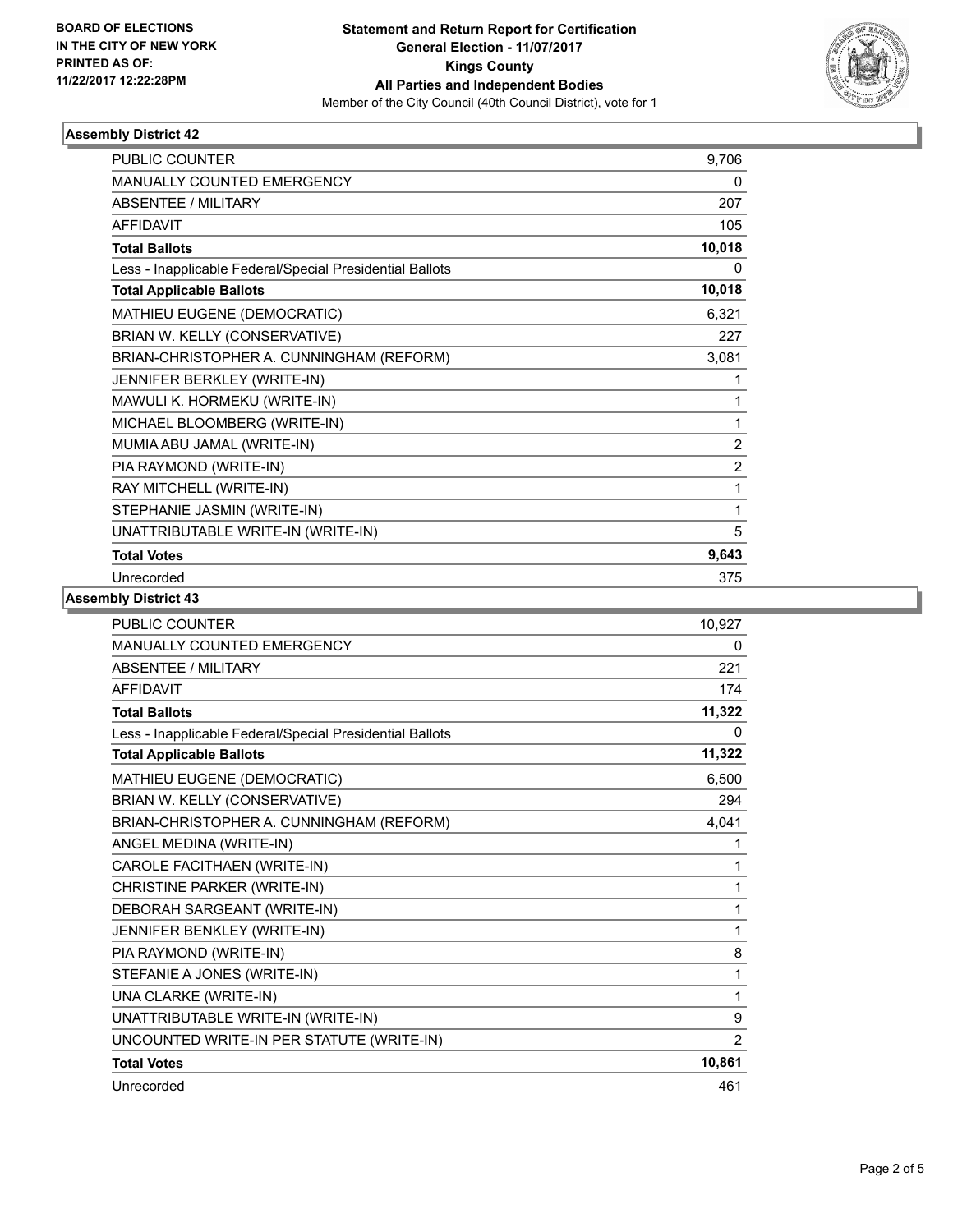

### **Assembly District 44**

| PUBLIC COUNTER                                           | 3,822 |
|----------------------------------------------------------|-------|
| <b>MANUALLY COUNTED EMERGENCY</b>                        | 0     |
| <b>ABSENTEE / MILITARY</b>                               | 59    |
| <b>AFFIDAVIT</b>                                         | 43    |
| <b>Total Ballots</b>                                     | 3,924 |
| Less - Inapplicable Federal/Special Presidential Ballots | 0     |
| <b>Total Applicable Ballots</b>                          | 3,924 |
| <b>MATHIEU EUGENE (DEMOCRATIC)</b>                       | 1,788 |
| BRIAN W. KELLY (CONSERVATIVE)                            | 285   |
| BRIAN-CHRISTOPHER A. CUNNINGHAM (REFORM)                 | 1,579 |
| ALICKA AMPRY-SAMUEL (WRITE-IN)                           |       |
| KALMAN YEGER (WRITE-IN)                                  |       |
| SUSAN E. GROSS (WRITE-IN)                                |       |
| UNATTRIBUTABLE WRITE-IN (WRITE-IN)                       | 2     |
| <b>Total Votes</b>                                       | 3,657 |
| Unrecorded                                               | 267   |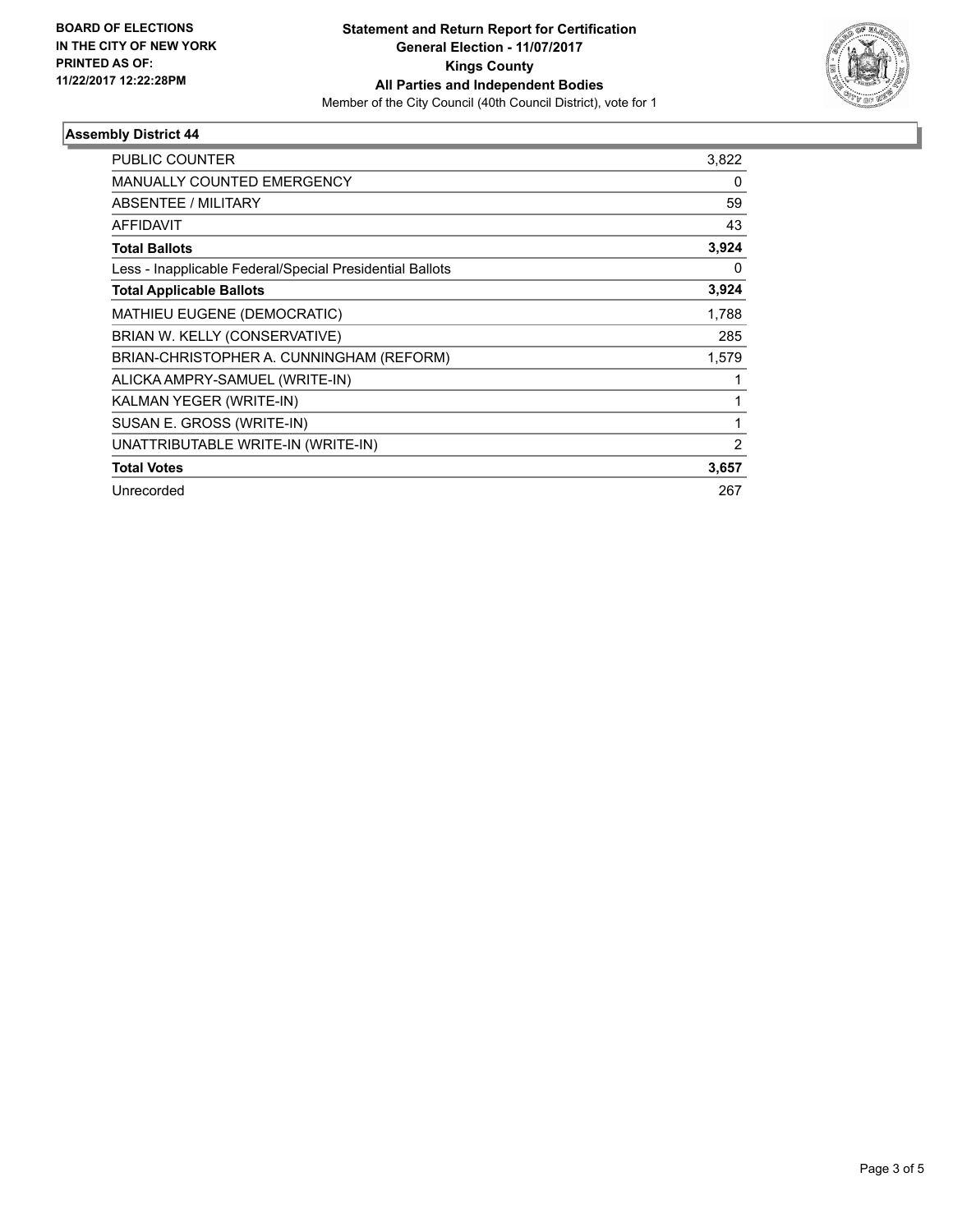

### **Total for Member of the City Council (40th Council District) - Kings County**

| PUBLIC COUNTER                                           | 24,455         |
|----------------------------------------------------------|----------------|
| <b>MANUALLY COUNTED EMERGENCY</b>                        | 0              |
| <b>ABSENTEE / MILITARY</b>                               | 487            |
| <b>AFFIDAVIT</b>                                         | 322            |
| <b>Total Ballots</b>                                     | 25,264         |
| Less - Inapplicable Federal/Special Presidential Ballots | 0              |
| <b>Total Applicable Ballots</b>                          | 25,264         |
| MATHIEU EUGENE (DEMOCRATIC)                              | 14,609         |
| BRIAN W. KELLY (CONSERVATIVE)                            | 806            |
| BRIAN-CHRISTOPHER A. CUNNINGHAM (REFORM)                 | 8,701          |
| ALICKA AMPRY-SAMUEL (WRITE-IN)                           | 1              |
| ANGEL MEDINA (WRITE-IN)                                  | $\mathbf{1}$   |
| CAROLE FACITHAEN (WRITE-IN)                              | 1              |
| CHRISTINE PARKER (WRITE-IN)                              | 1              |
| DEBORAH SARGEANT (WRITE-IN)                              | 1              |
| JENNIFER BENKLEY (WRITE-IN)                              | $\mathbf 1$    |
| JENNIFER BERKLEY (WRITE-IN)                              | 1              |
| KALMAN YEGER (WRITE-IN)                                  | $\mathbf{1}$   |
| MAWULI K. HORMEKU (WRITE-IN)                             | $\mathbf{1}$   |
| MICHAEL BLOOMBERG (WRITE-IN)                             | $\mathbf{1}$   |
| MUMIA ABU JAMAL (WRITE-IN)                               | $\overline{2}$ |
| PIA RAYMOND (WRITE-IN)                                   | 10             |
| RAY MITCHELL (WRITE-IN)                                  | 1              |
| STEFANIE A JONES (WRITE-IN)                              | 1              |
| STEPHANIE JASMIN (WRITE-IN)                              | 1              |
| SUSAN E. GROSS (WRITE-IN)                                | $\mathbf 1$    |
| UNA CLARKE (WRITE-IN)                                    | $\mathbf{1}$   |
| UNATTRIBUTABLE WRITE-IN (WRITE-IN)                       | 16             |
| UNCOUNTED WRITE-IN PER STATUTE (WRITE-IN)                | 2              |
| <b>Total Votes</b>                                       | 24,161         |
| Unrecorded                                               | 1,103          |